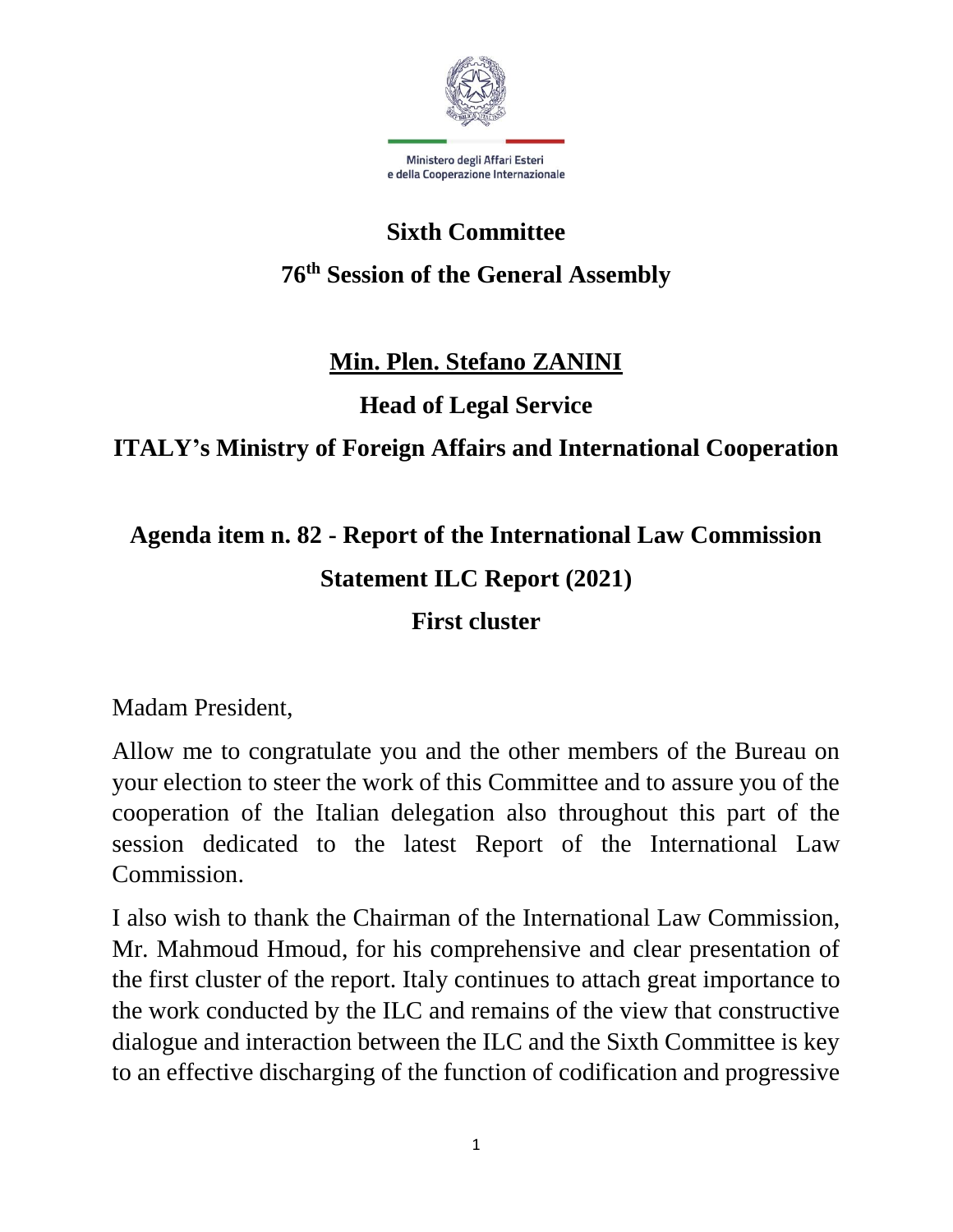development of international law that the Charter has entrusted to the General Assembly.

Let me also take the opportunity to thank the Secretariat, especially the Codification Division, for ably supporting the ILC during its  $72<sup>nd</sup>$  session and Member States during the current work of the Sixth Committee.

### **Today I will address three topics: "Protection of the Atmosphere"; "Provisional Application of Treaties"; and "Other decisions".**

Madam President,

Italy has always been **at the forefront in multilateral efforts to protect the global environment, including the atmosphere**. We look forward to world leaders meeting in Glasgow next week to discuss and achieve real progress in the context of COP26 under the auspices of the UK-Italy Presidency Partnership. At the same time, Italy has been a strong supporter of the role of the ILC in stimulating codification and progressive development of international law, including on matters of international environmental law.

In this vein, Italy wishes to congratulate the ILC and, in particular, the Special Rapporteur, Professor Shinya Murase, for the adoption on second reading of the **Draft Guidelines on the Protection of the Atmosphere with Commentary**.

The accompanying commentary is also a very useful tool, with important insights into the rationale of the provisions, and will assist practitioners, judges, academics and civil society alike, in their interpretation of the draft guidelines.

While the material scope of the draft guidelines was limited by the choice made by the ILC in 2013 **to exclude from the remit of its work important principles of international environmental law, such as the "polluter-pays" principles, the precautionary principle and the**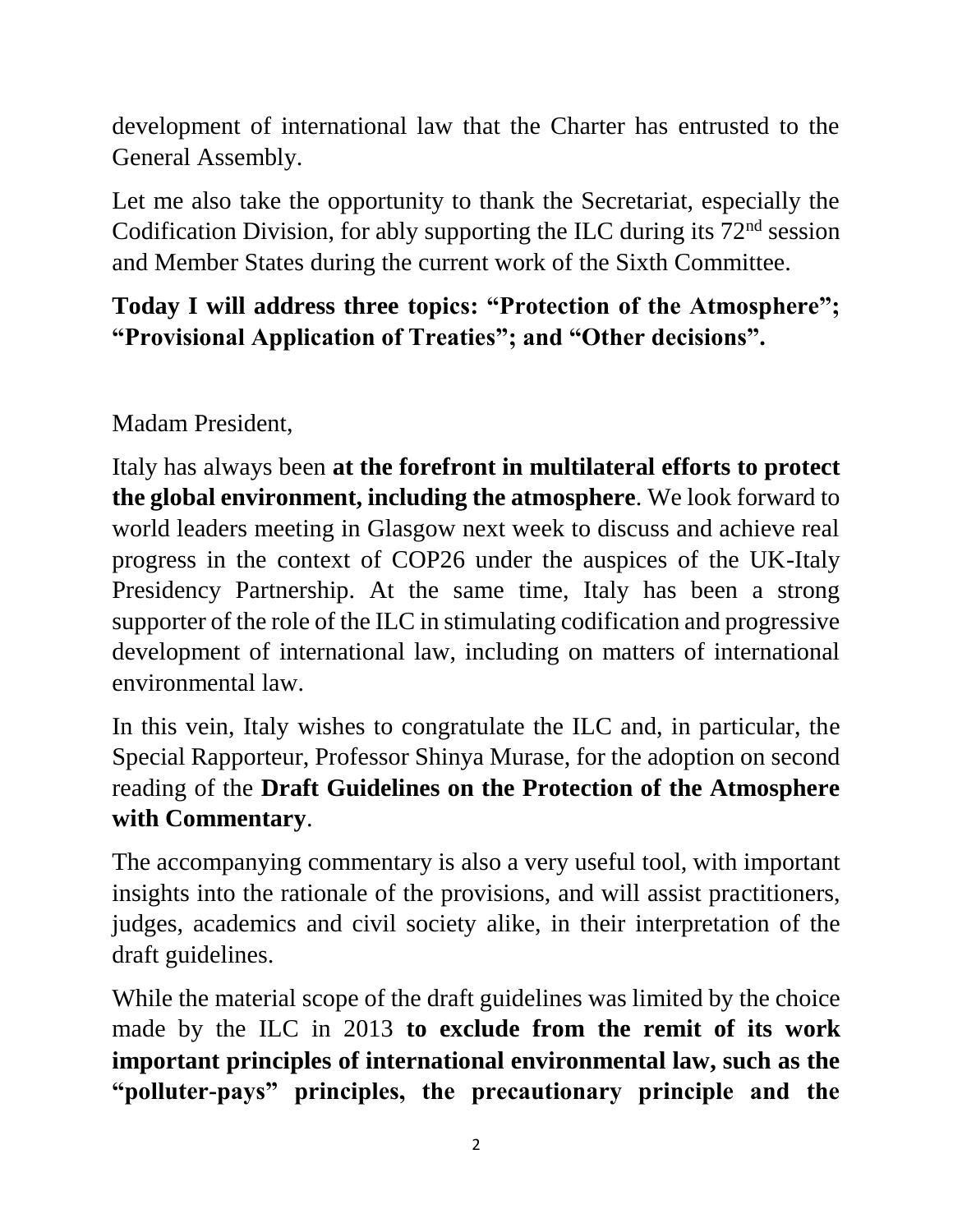**common but differentiated responsibility principle**, the Draft Guidelines remain a valid contribution to the advancement of international law in this field.

Whereas the Draft Guidelines are intended to remain a soft law instrument, other important principles and norms of international environmental law are expressly restated with specific reference to the protection of the atmosphere, **such as the obligation to protect the environment, the obligation to undertake an environmental impact assessment, the sustainable, equitable and reasonable use of natural resources and the principle of international cooperation in protecting the environment**.

It is also to be noted that the preamble recognizes that the Draft Guidelines are **"not intended to interfere with relevant political negotiations or to impose on current treaty regimes rules or principles not already contained therein".**

Moreover, Italy would like to underline that the atmosphere is a common and limited natural resource indispensable for the survival of all. Its protection is a pressing concern for the international community as a whole.

For this reason, **we welcome the use of the expression "common concern of humankind" in the third preambular paragraph of the Draft Guidelines**, as the legal expression mostly accepted in multilateral environmental instruments – both of a binding and non-binding nature – for example in the 2015 Paris Climate Accord.

Such expression points to the existence of a common legal interest of all States, as agents and "caretakers" of the international community, in protecting the global atmosphere. For this reason, it is our view that Draft Guideline 3 entitled "Obligation to protect the atmosphere" should be interpreted as entailing an obligation of an *erga omnes* character.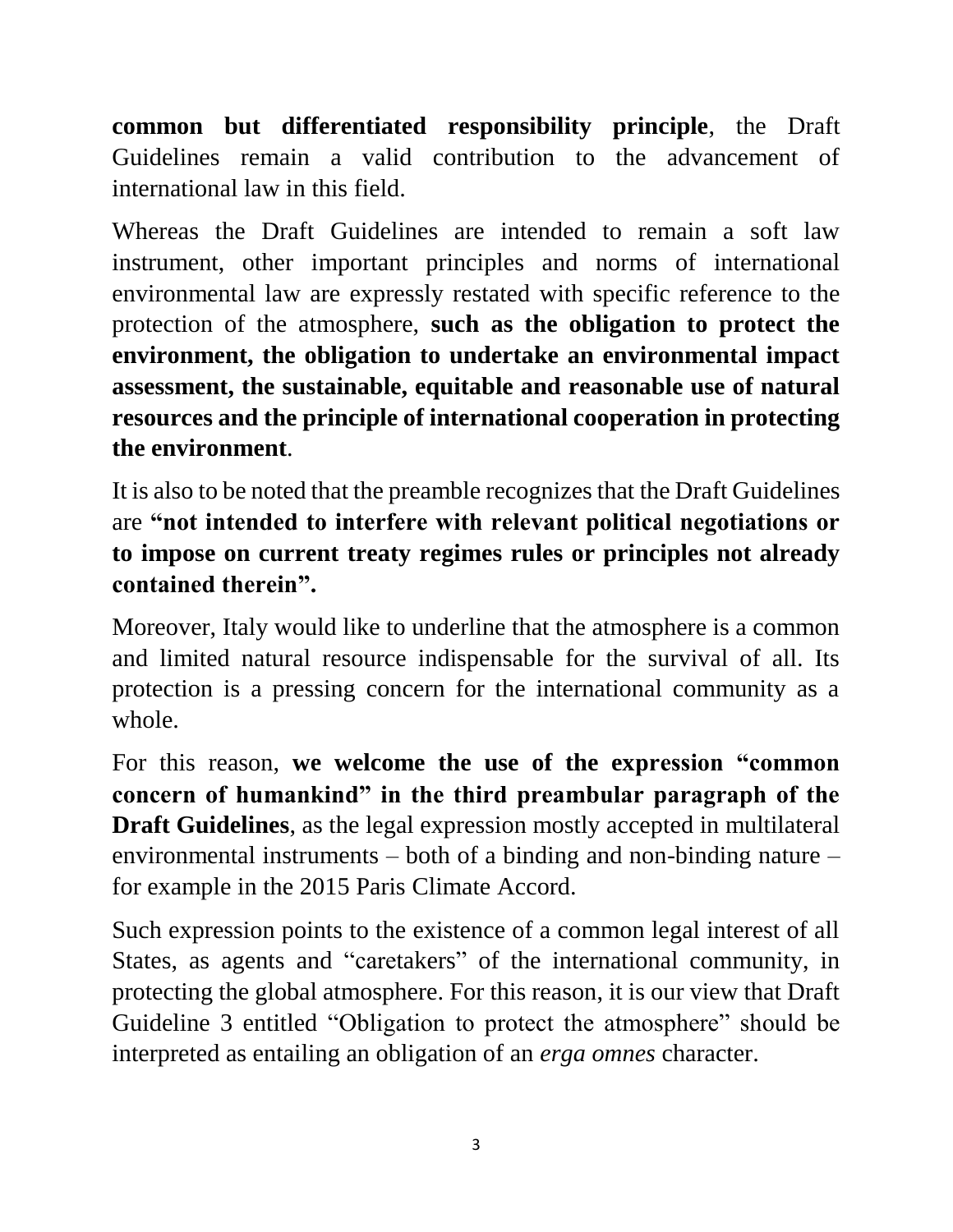We also would like to reiterate our support for the formulation of Draft Guideline 10, which is framed **in terms of due diligence, leaving discretion to the State as to the means adopted to implement international legal obligations** related to the protection of the atmosphere.

Italy also welcomes the provision of **facilitative compliance** procedures under Draft Guideline 11 – in line with modern multilateral environmental instruments – and the reference to **the use of scientific and technical experts** in the settlement of disputes under Draft Guidelines 12.

Finally, we have taken note of the **recommendation issued by the ILC** that the General Assembly take note in a resolution of the draft preamble and guidelines, annex the draft guidelines to that resolution and ensure the widest possible dissemination, and we look forward to engaging in discussions in this regard.

Madam President,

We will now turn to the topic **"Provisional Application of Treaties"**. At the very outset, we would like to commend the Commission and the Special Rapporteur, Mr. Manuel Gomez-Robledo, for the adoption of the Guide to Provisional Application of Treaties on second reading and their accompanying commentary.

The Guide to Provisional Application of Treaties **constitutes a practical and flexible instrument**, which will facilitate the work of legal practitioners, including the legal services of ministries of foreign affairs and international organizations, in identifying the most appropriate legal arrangements in order to provisionally apply treaties, which have not yet entered into force.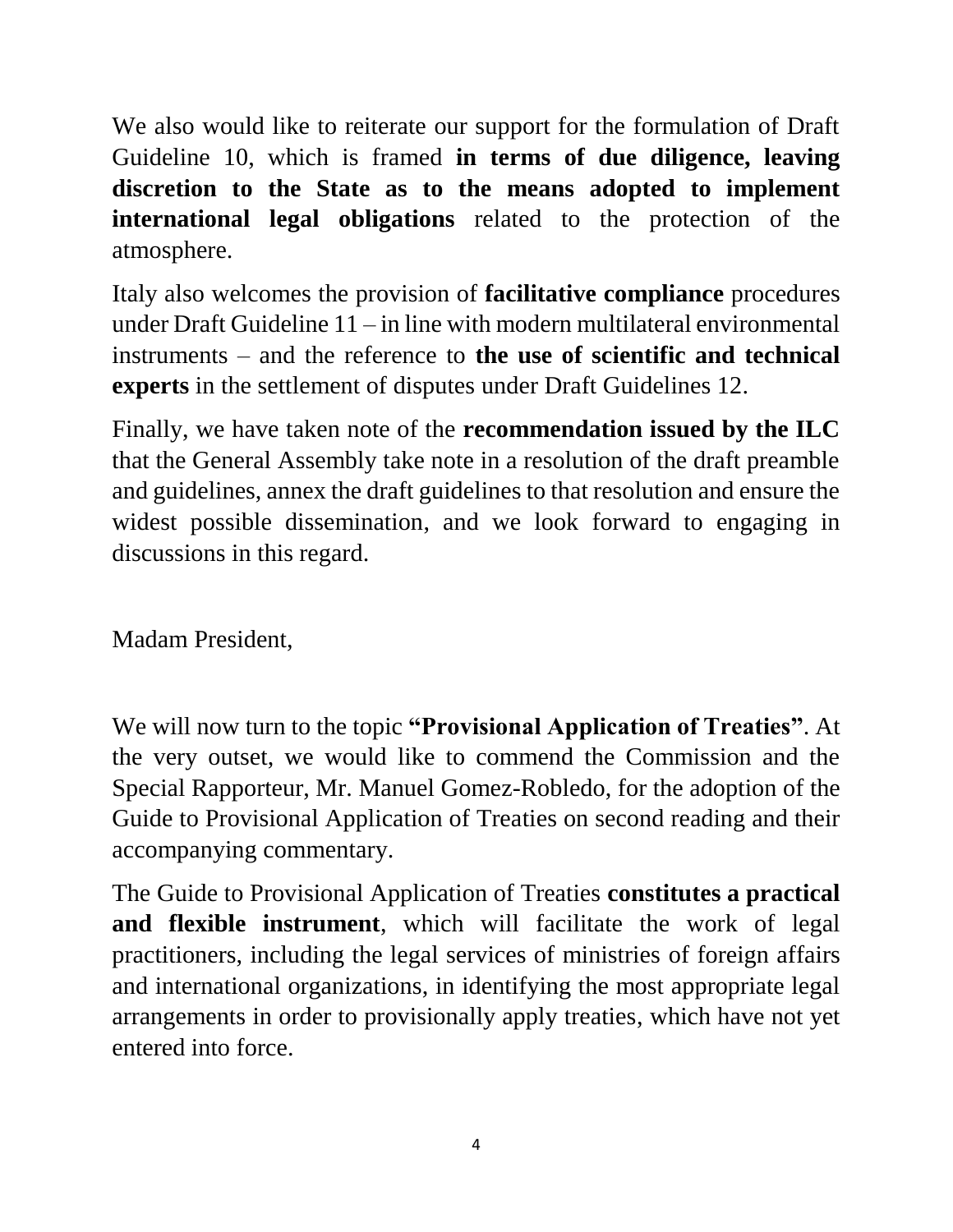Italy is of the view that the Special Rapporteur and the Commission have managed to strike a **good balance between the need to preserve the**  *acquis* **of the Vienna Conventions on the Law of Treaties and the need to clarify a number of legal issues** arising out of the growing practice of provisional application of treaties.

At the same time, as a country whose Constitution regulates in detail the entry into force of international treaties at the domestic level, Italy finds very important the ILC reassurance – to be found in the general commentary – "that it is in no way claimed that the Guide creates any kind of presumption in favor of resorting to the provisional application of treaties.

Provisional application is neither a substitute for securing entry into force of treaties, which remains the natural vocation of treaties, nor a means of bypassing domestic procedures."

Italy also supports the **"open" and flexible formulation of Draft Guideline 4,** which does not limit the variety of forms through which States and international organizations can agree to provisionally adopt a treaty, and yet underlines the role of resolutions and decisions adopted by international organizations and intergovernmental conferences as a means to agree on the provisional application of treaties.

In terms of internal consistency, given the ILC's distinction between the legal obligation deriving from the agreement to apply the treaty provisionally and the legal obligations deriving from the provisionally applied treaty **as explained in the commentary to Guideline 6, Guideline 8 on "responsibility for breach"** should have clarified the double-tier of potential responsibility for breach that provisionally applied treaties entail.

Italy concurs instead with the Commission **on its formulation of Draft Guideline 7**, to the extent that the practice of reservations to provisionally applied treaties is very limited.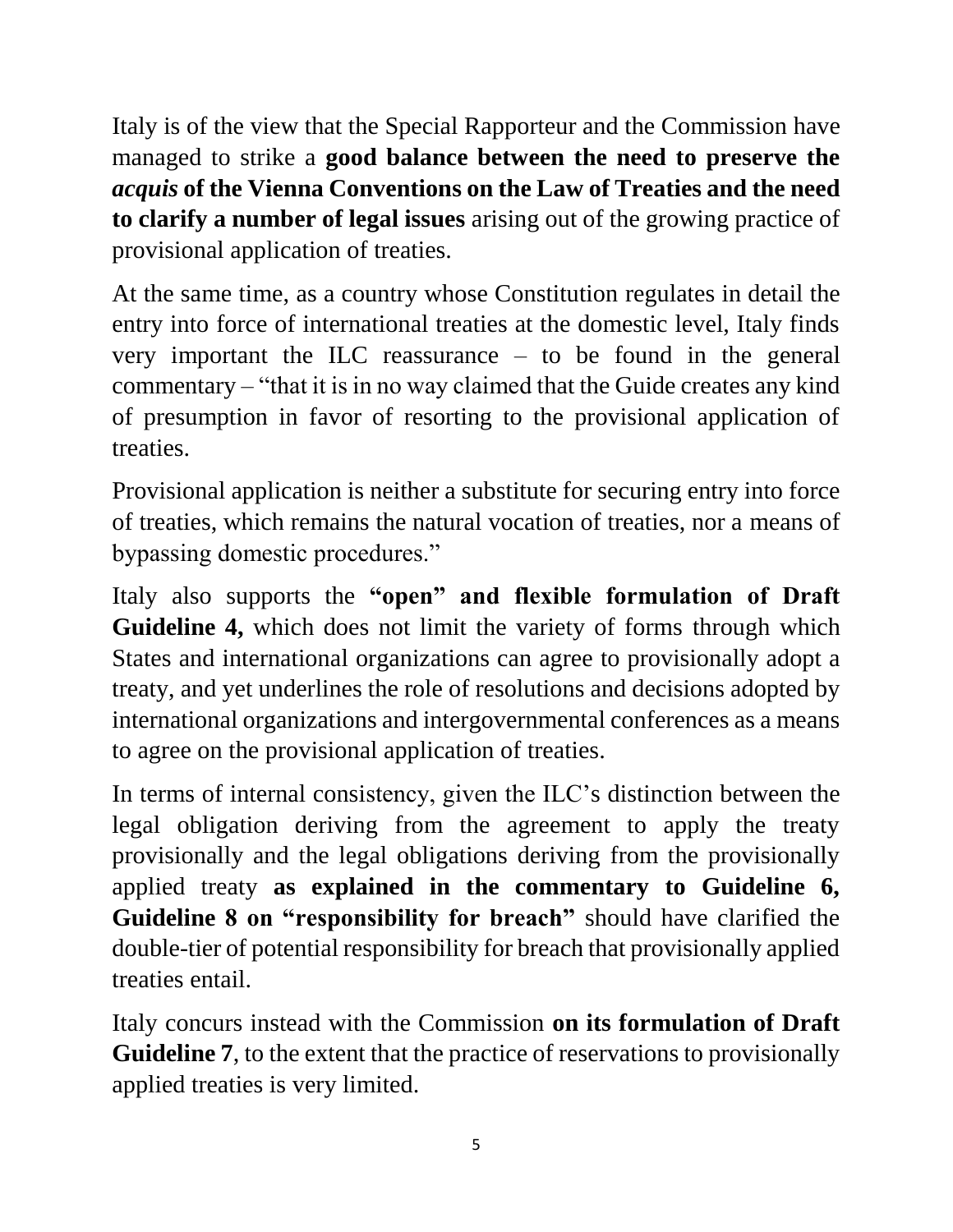Finally, Italy would also like to express appreciation for the choice of the ILC **to provide examples** drawn from existing treaties with regard to the several issues involved. While treaties with regard to non-parties remain *res inter alios acta*, useful lessons can be drawn from past and current practices in the provisional application of treaties.

Finally, Madam President, as regards the aspects relating to **"Other decisions and conclusions of the Commission"**, Italy would like to make the following comments.

**Firstly**, as for the recommended inclusion of the topic **"Subsidiary means for the determination of rules of international law"** in the longterm program of work, Italy concurs with the Commission's view that the topic fulfills all the criteria established by the Commission in 1998.

It is also a topic, which is pertinent to the Commission's overall work on the sources of international law – a work that has gained momentum in the last ten years. Given the increasing "judicialization" of international law and the increasing production of academic literature (however not always coupled with the advancement of multilingualism), it would be of great use for States to receive rigorous guidance from the Commission on how those subsidiary means for the determination of rules of international law should be applied.

Therefore Italy supports consideration of the topic in the future work of the ILC.

**Secondly**, with regard to the **promotion of the rule of law at the national and international levels**, Italy is appreciative of the role of the ILC in advancing the rule of law in international relations.

Promotion of the progressive development and codification of international law are key functions that the Charter has entrusted to the General Assembly and the ILC, as a subsidiary organ of the General